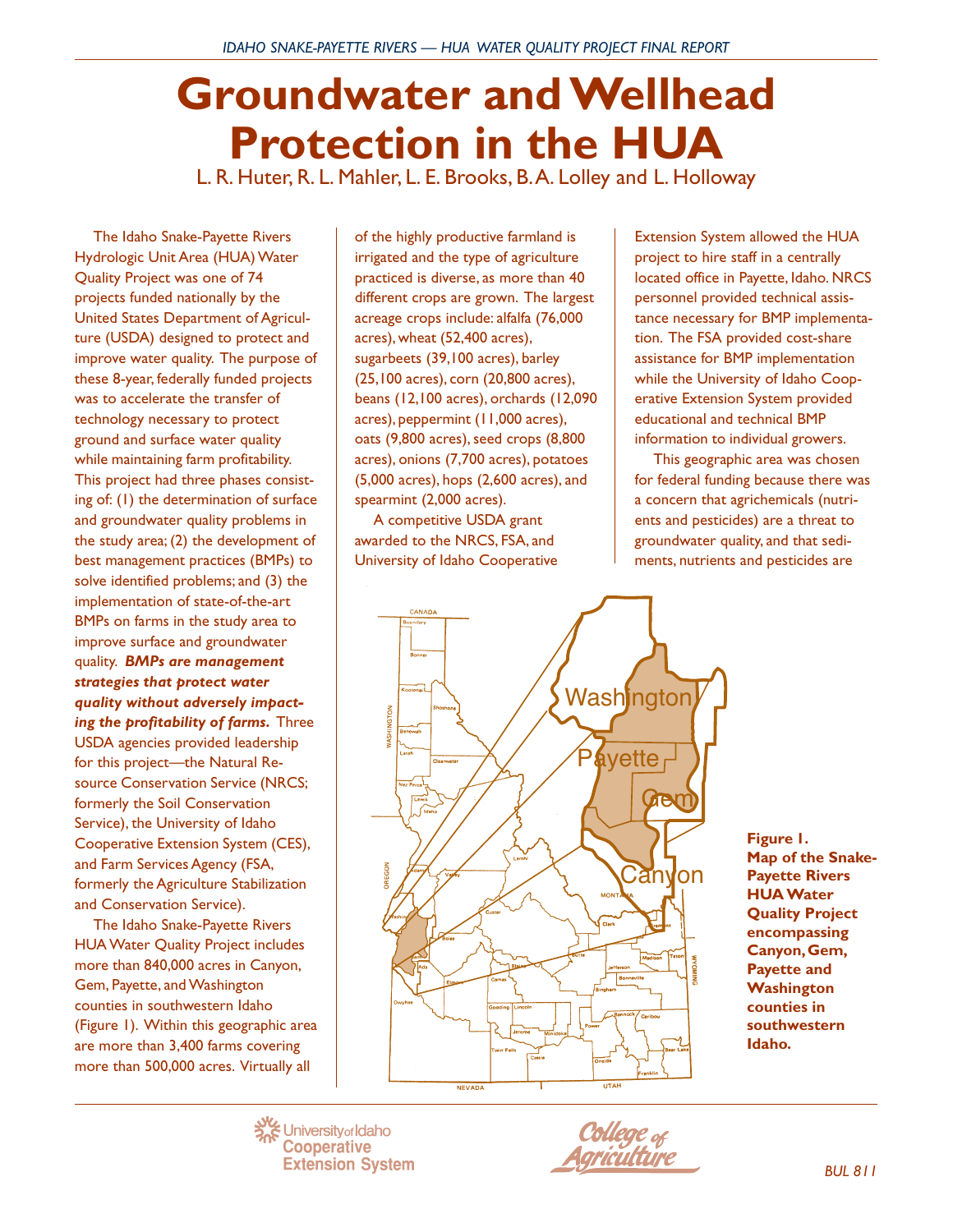adversely impacting surface water quality. The Idaho Division of Environmental Quality (IDEQ) identified the Payette and Boise river aquifers (both found in the HUA project area) in southwestern Idaho as particularly vulnerable aquifers because of associated human activities. Both federal and state agencies have accumulated data that indicate nutrients and pesticides have had a negative impact on the groundwater quality in the HUA during the last 50 years.

A significant portion of the land within the HUA project area is considered vulnerable to groundwater contamination. This vulnerability is due in part to the close proximity of the water table to the land surface and the often excessive amount of irrigation water applied to crops, which often results in a large amount of leaching. Excess water use causes percolation of agrichemicals (nutrients and pesticides) through the soil beyond the crop root zone and into the groundwater. More than 95 percent of rural residents in the HUA depend on groundwater to meet their domestic needs. This reliance on the aquifer for drinking water in combination with excess irrigation by intensive agriculture may put groundwater in jeopardy. Groundwater monitoring studies conducted in the 1980's by the Idaho Department of Water Resources (IDWR) and IDEQ indicated that both nitrates and pesticides (such as Dacthal) are reaching aquifers under the HUA.

Groundwater and wellhead protection were a priority of the HUA project. Monitoring and educational components of groundwater cleanup in the HUA consisted of four parts: (1) the Idaho Farm Bureau (IFB) Idaho Wellhead Sampling Program, (2) the Home\*A\*Syst Wellhead protection program, (3) specific water quality educational programs, and (4) a survey of the general public in the HUA project

area about water quality. The results of this four-point program are outlined in this report.

## **Idaho**

### **Wellhead Sampling Program**

The HUA project was a partner in the Idaho Wellhead Sampling Program initiated and coordinated by the Idaho Farm Bureau (IFB). More than 700 private wellhead samples were collected from farmers and rural residents in Canyon, Gem, Payette and Washington counties during this program. In addition to the IFB and HUA project staff (UI and NRCS), the Idaho Department of Agriculture (IDA), IDEQ, United States Geological Survey (USGS) and local soil and water conservation districts (SWCD) participated in this sampling program.

This well sampling program was conducted in the HUA project area for the following reasons:

- $\wedge$  More than 90 percent of the residents in southwestern Idaho obtain their drinking water from groundwater.
- $\wedge$  Initial groundwater monitoring data from the Treasure Valley (southwestern Idaho) indicated some nitrate contamination.
- $\wedge$  Both shallow and deep aquifers exist in the project area. The shallow aquifers are used by local residents for drinking water.
- $\wedge$  Intensive and extensive nitrogen fertilizer practices are used in the area. Nitrogen use averages 130 pounds per acre. Excessive use of irrigation water may flush nitrates into groundwater.
- $\wedge$  Observations indicate some wellheads are not constructed properly, causing a danger of contaminants being directly transferred into groundwater.
- $\wedge$  No local baseline wellhead data exists to determine water quality trends or to evaluate the need for BMPs.
- $\Diamond$  Intensive animal operations exist over shallow aquifers in the area.

In addition to collecting 703 wellwater samples from the public, more than 200 blind, spiked water samples and blanks were included to ensure quality control and quality assurance. In some cases duplicate farm well samples also were included. Nitrate  $(NO<sub>3</sub>-N)$  concentrations in water samples were determined by the University of Idaho's College of Agriculture Analytical Laboratory in Moscow, Idaho.

A total of 450 private wellhead samples were collected from farmers and rural residents in Canyon County in February 1991. Eight percent of these sampled wells contained nitrate  $(NO<sub>3</sub>-N)$  levels greater than 10 ppm and another 19 percent had levels ranging 5.0 – 9.9 ppm (Figure 2). Gem and Payette counties had a combined well sampling program in 1991 where 150 private wellhead samples were collected. Approximately 5 percent of the well samples collected in Gem and Payette counties exceeded 10 ppm nitrate-N and an additional 7 percent of these wells had nitrate-N values ranging from 5.0 to 9.9 ppm (Figure 2). Of 89 private well samples collected in Washington County in April 1995, 30 percent contained nitrate  $(\mathsf{NO}_{_3}\text{-}\mathsf{N})$  levels greater than 10 ppm and an additional 27 percent had levels ranging 5.0 – 9.9 ppm (Figure 2). Based on the wellhead survey data collected across the state, Washington County had the highest levels of  $NO<sub>3</sub>$ -N in well water.

When the results from the four counties were combined, 10 percent of the wells sampled in the HUA project area contained nitrate-N levels greater than 10 ppm which is the U.S. Public Health Service drinking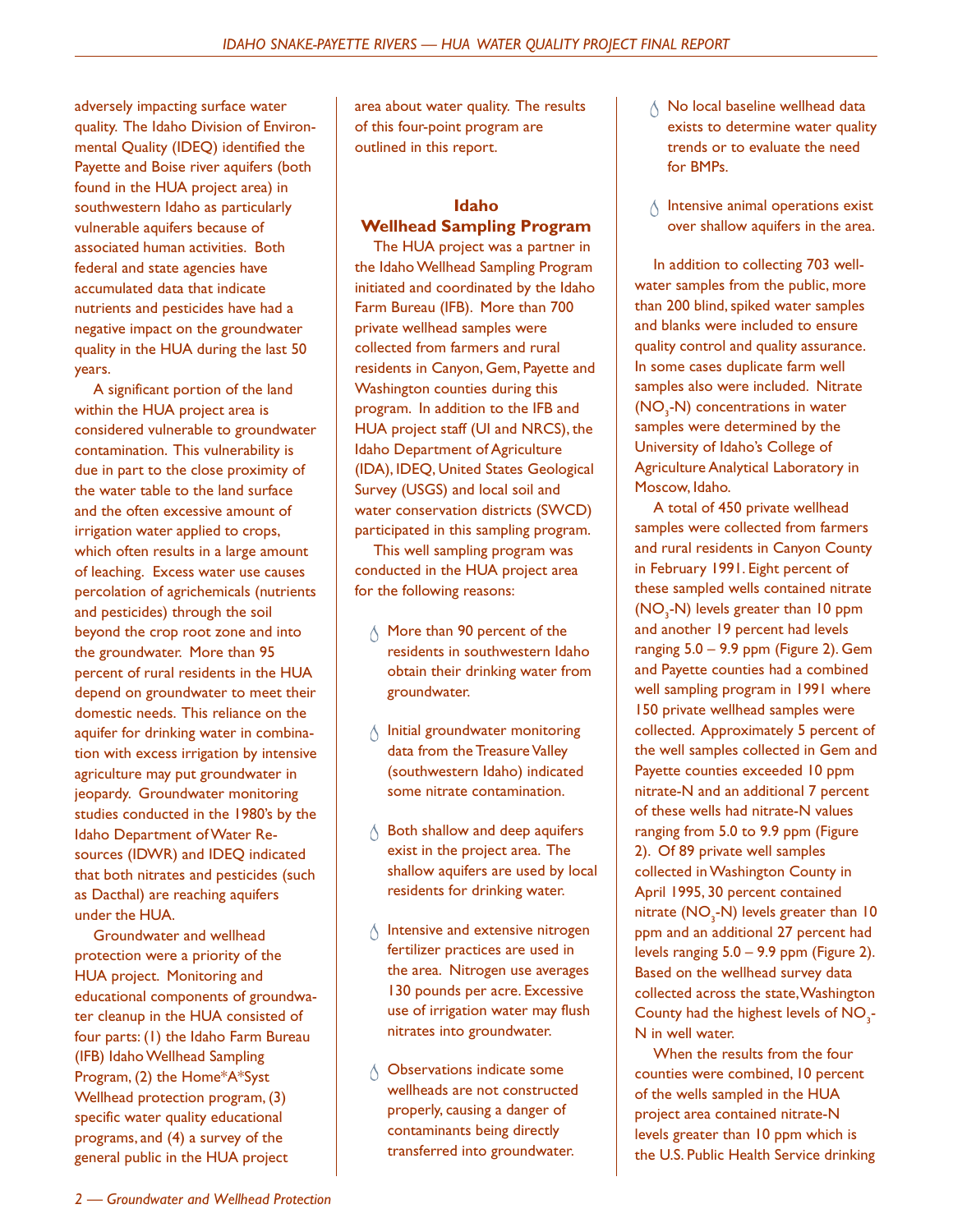water standard. Additionally, 17 percent of the wells in the four county area contained nitrate-N levels between 5.0 and 9.9 ppm. Conversely, more than 41 percent of the sampled wells contained less than 2.0 ppm nitrate-N. The collected information was not encouraging when compared with data from the EPA's national survey for nitrates in groundwater conducted in 1988. At that time only 2.4 percent of rural domestic wells exceeded federal health standards (10 ppm NO<sub>3</sub>-N) (Figure 3).

Based on the HUA project study, the following can be concluded:

• 90 percent of sampled wells do not contain excessive levels of nitrate-N based on U.S. Public Health Service drinking water standards.

- 41 percent of sampled wells contain less than 2 ppm  $\mathsf{NO}_{_3}\text{-}\mathsf{N}.$
- 49 percent of sampled wells contain between 2 and 10 ppm  $NO_{3}$ -N.

The fact that 59 percent of the wells sampled exceed 2.0 ppm  $\mathsf{NO}_{_3}\text{-}\mathsf{N}$ suggests that groundwater contamination by nitrates in the HUA project area is a problem. The wells that contain less than 2.0 ppm  $NO<sub>3</sub>$ -N (41) percent) have good water quality. There is no reason to believe that human-induced practices are adding nitrates to groundwater in these areas because low levels of nitrate (0.1-2 ppm) may be natural background levels in some aquifers. The best possible solution to the high nitrate problem is implementation of BMPs

to prevent further deterioration of water quality in southwestern Idaho.

The wells that contain between 2 and 10 ppm NO<sub>3</sub>-N (49 percent) should be regularly sampled at 2 to 3 year intervals. Although these wells meet federal nitrate-N drinking water standards, it is probable that human activity has introduced nitrate into the groundwater in the vicinity of these wells since detected  $\mathsf{NO}_{\mathfrak{z}}\text{-}\mathsf{N}$  levels are greater than normal, natural nitrate levels in aquifers.

According to this survey, 90 percent of the wells in the HUA project area are safe for domestic uses with respect to  $\mathsf{NO}_{\mathfrak{z}}\text{-}\mathsf{N};$  however, compared to national data collected by the EPA in 1988, groundwater nitrate concentrations in the HUA project area are high (Figure 3). Because 10 percent of the drinking



*Figure 2. Results of wellhead survey for nitrate-N coordinated by the Idaho Farm Bureau Federation conducted in Canyon, Gem, Payette, and Washington counties between 1991 and 1995.*



*Figure 3. Comparison of IFB survey results for NO3 -N in 703 sampled wells in Canyon, Gem, Payette, and Washington* counties (the HUA project area) with results from the 1988 national EPA survey for NO<sub>3</sub>-N.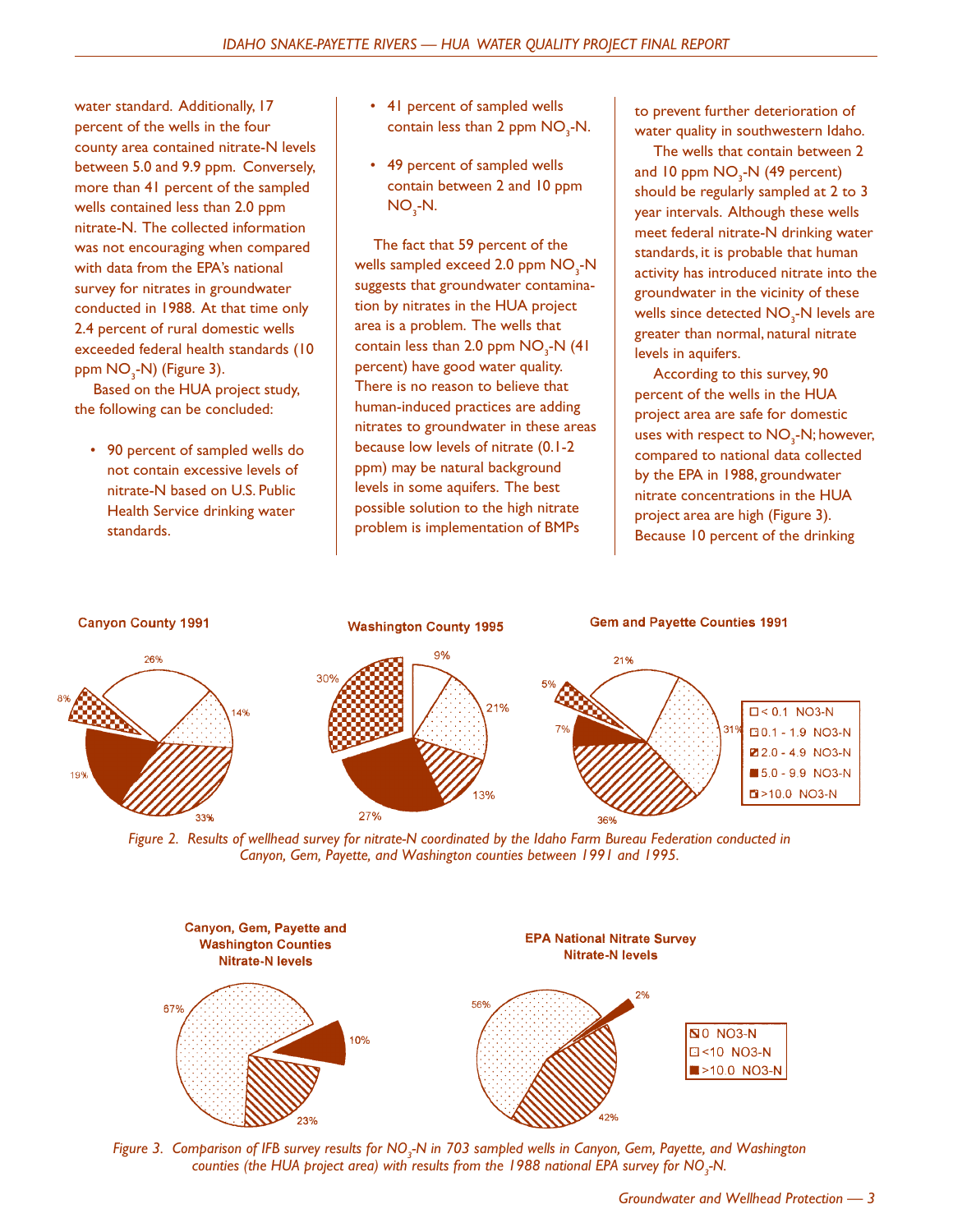water wells do not meet federal standards, materials were made available to inform the public of the potential drinking water problems.

The wellhead sampling program conducted in the HUA project area included a significant educational component. Specific educational accomplishments included:

- $\wedge$  Trained the general public to use correct procedures for obtaining water samples from wells for chemical analysis.
- $\wedge$  Raised awareness of the drinking water quality in HUA wells.
- $\wedge$  Informed the participating public on the conditions of drinking water from their wells. This information either assured homeowners that their drinking water was safe or raised concerns and provided the needed momentum to take corrective action.
- $\wedge$  Provided wellhead protection BMP information to homeowners that had high nitrate-N values in submitted well water samples.

#### **Home \*A\*Syst Wellhead Protection Program**

Home\*A\*Syst in Idaho is a selfassessment program to evaluate homes and property for groundwater pollution and health risks associated with drinking water. Using the University of Minnesota and University of Wisconsin Farm\*A\*Syst programs as a model, an interagency team developed a similar program for Idaho. This program, known as the Idaho Homestead Assessment System (Home\*A\*Syst) was launched in Idaho in 1995. The Idaho Home\*A\*Syst program is an interagency undertaking involving Idaho Association of Soil Conservation Districts (IASCD), IDA,

DEQ, IDWR, Idaho Food Producers Association, Environmental Protection Agency (EPA), University of Idaho Cooperative Extension System (CES), and NRCS. This program can be used as a self-assessment tool or can be done by a professional on site.

The Home\*A\*Syst wellhead protection program consists of three steps. Step 1. is the use of a series of fact/worksheets to assess the groundwater pollution potential of homestead structures and activities. The fact/worksheets contain information about BMPs to protect water quality and a general risk assessment of current practices and/or conditions. The topics addressed by 13 separate fact/worksheets include: (1) drinking water well condition; (2) pesticide storage and handling; (3) fertilizer storage and handling; (4) petroleum product storage; (5) farm and home waste management; (6) household wastewater treatment; (7) animal manure storage; (8) animal lot management; (9) silage storage; (10) milking center wash water treatment; (11) lawn and garden management; (12) pasture and riparian management; and (13) storm-water management.

Step 2. of the Home\*A\*Syst program is a site evaluation assessment of soil and geologic features that affect the groundwater pollution potential of the property. The worksheets completed in step 1 are combined with the site assessment in step 2 to produce a list of high-risk activities (step 3). Step 3 guides landowners to allocate money and/or efforts most effectively to protect their well water quality.

The Idaho Home\*A\*Syst project secured funds to hire four USDA/ Americorps employees in southwestern Idaho. These employees were stationed in the Ada, Canyon, Washington, Gem, and Payette Soil Conservation District field offices. Three of the four employees were stationed within the HUA project area. Since 1995 the Idaho Home\*A\*Syst

program in southwestern Idaho has accomplished the following:

- Notified 16,276 homes in the HUA geographic area of the Home\*A\*Syst program.
- Signed up 231 homeowners for individual homestead assessments.
- Completed more than 125 Idaho Home\*A\*Syst worksheets.
- Received requests from more than 120 homeowners for assistance in designing solutions based on risk assessment.
- More than 40 homeowners have made corrective action plans based on the overall risk assessment.

In addition to providing on-site help, the Home\*A\*Syst team was also active in conducting several workshops for more than 200 HUA homeowners between 1996 and 1998. Workshop topics included: (1) introduction to Home\*A\*Syst; (2) pesticide storage and handling; (3) Integrated Pest Management (IPM); (4) ground and surface water quality: nutrients and pesticides; (5) weed control management; (6) irrigation management; (7) nutrient and manure management; (8) pesticide safety; (9) lawn and landscape pesticide management; and (10) pasture; rangeland and riparian management.

These workshops were often conducted in conjunction with pesticide recertification programs that are required by the IDA. Program participants received two private applicator credits for attendance. A follow-up survey of workshop participants found that many people were planning changes in their management strategies based on their educational experience at these workshops. Some of these changes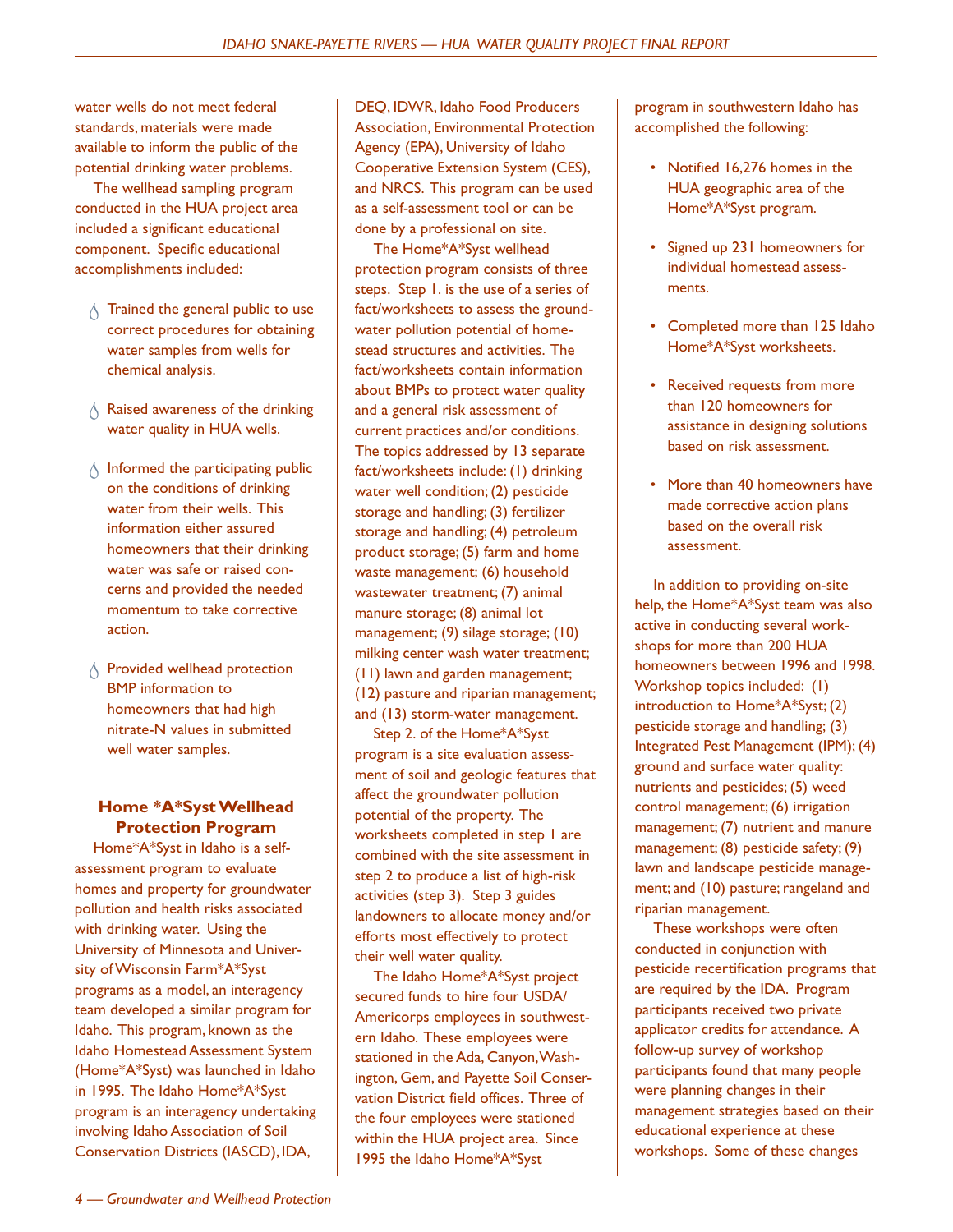included: (1) pesticide storage facilities upgraded with locks; (2) the removal of underground storage tanks; (3) stream fencing; (4) improved handling of pesticides and fertilizer; and (5) flood control to reduce contaminated run-off.

Newspapers, newsletters, television (public service announcements), poster displays at fairs, presentations at meetings, direct mailings, and oneon-one visits were all used to inform people of Idaho Home\*A\*Syst Program. The most effective publicity using Idaho Home\*A\*Syst displays occurred at the Western Idaho State Fair, the Canyon County Fair, and at the Gem County Fair.

#### **Specific Water Quality Educational Programs**

Strong emphasis was placed on educational programs to increase the adoption of water quality BMPs within the HUA project area to help protect and/or improve groundwater quality. Public meetings, farm tours , publications, and exhibits at fairs and trade shows were used to accomplish this educational objective. During the eight-year duration of the HUA project, the HUA project staff conducted more than 200 meetings. These meetings ranged from organizational steering committee meetings to initially organize the HUA's goals and logistics, to field tours and local workshops for growers and the general public.

Water quality booths were used as educational tools at the Canyon County fair, the Washington County fair, and at the Western Treasure Valley Business Fair. Radio and newspaper advertising were used to encourage residents to bring well water samples to the fairs for nitrate testing. As a result of the advance publicity more than 325 water samples were analyzed at the fairs for nitrate-N. More than 2,000 extension brochures about wellhead protection and water quality were distributed to the public at these events. Extension water quality materials were made available to the Gem and Payette Soil and Water Conservation districts for use in their fair booths as well.

Publications were also an important method for distributing wellhead protection information not only to the 52 HUA project cooperators but to all the HUA growers. The HUA project office issued a quarterly newsletter called *The Farm Planner* to educate readers about water quality BMPs. Circulation of this newsletter exceeded 2,500 per issue. In addition,

approximately 50 articles about the HUA and its progress appeared in local and regional newspapers and magazines such as *Argus Observer, Capital Press, Independent Enterprise, Idaho Farmer-Stockman,* and *Signal American*.

Several wellhead protection educational programs were targeted at rural residents living in the HUA project area. The five major BMP emphasis areas were: (1) well location, (2) well construction, (3) well management and maintenance, (4) new wells and (5) proper closure of unused wells. Examples of the types of principles taught at these sessions are shown in Figures 4, 5, and 6. These educational materials also were available in printed form.

#### **Survey of Public Attitudes about Water Quality**

Public attitudes about qualitative and quantitative water issues in the Idaho Snake-Payette Rivers Hydrologic Unit Water Quality (HUA) Project watershed, and more specifically, the perception of agriculture's impact on water quality were assessed with a survey in 1996. The objectives of this survey were to assess: (1) public awareness of water issues; (2) public





*Figure 4. An example of the BMP principles stressed for well location—well location in relation to surface drainage.*

*Figure 5. An example of the BMP principles stressed for well construction casing and well depth.*



*Figure 6. An example of the BMP principles stressed for well construction—casing depth and height.*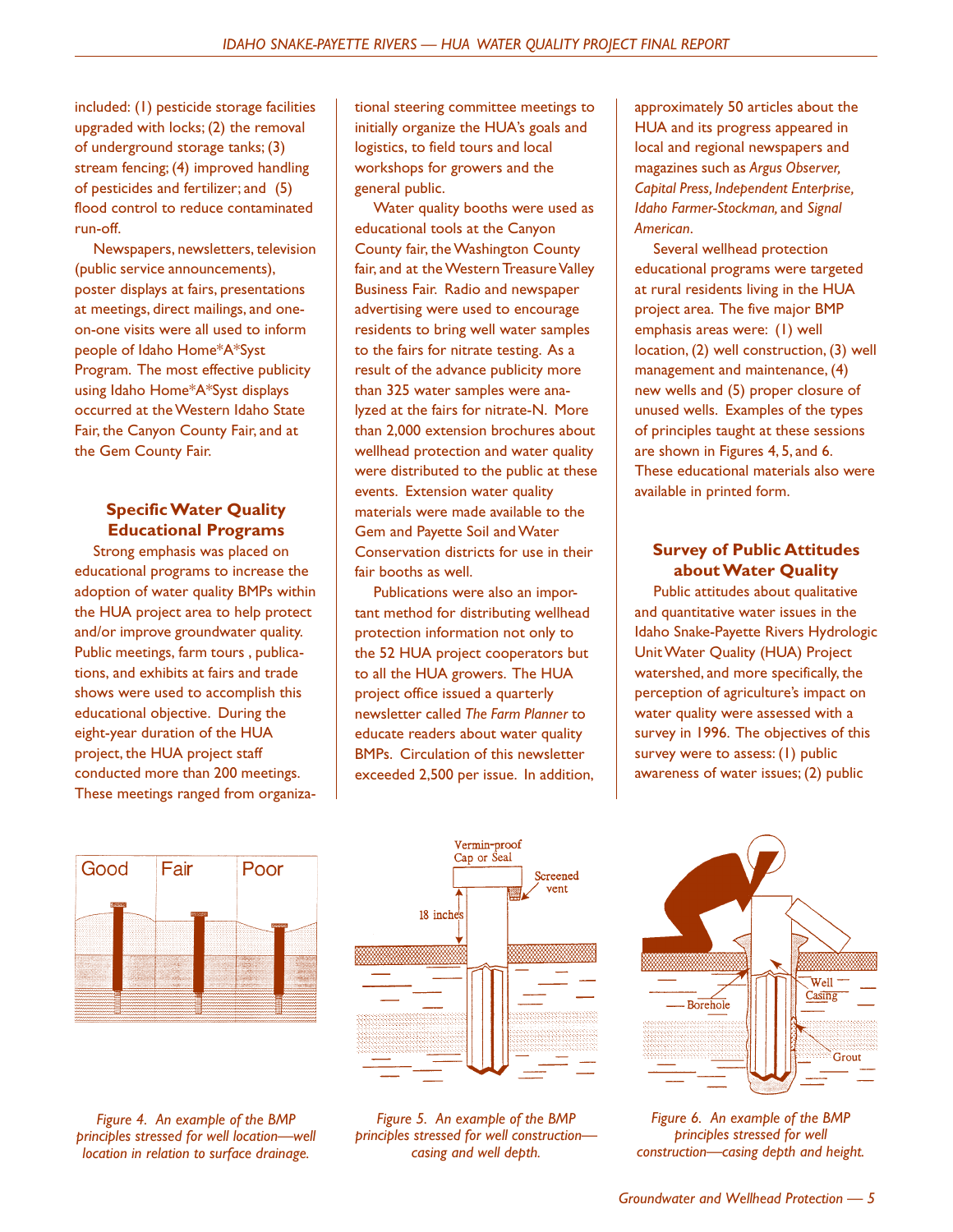literacy of drinking water contaminants; (3) public views of agriculture; (4) public importance placed on water issues; and (5) public awareness of agricultural best management practices (BMPs) and the HUA project. A 53-question assessment survey was developed and sent to 800 randomly chosen residents in the HUA watershed to answer the study's objectives. Almost 56 percent of the surveys were returned completed.

Seventy-one percent of the survey respondents in western Canyon, Gem, Payette, and Washington counties believed groundwater quality in the four-county area of southwestern Idaho is good or excellent, compared to 57 percent indicating that surface water is good or excellent (Figure 7). Different segments of the population had differing opinions on the quality of ground and surface water. A higher percentage of males (75 percent) than females (63 percent) rated groundwater quality good or excellent. Idaho natives (people born in Idaho) also were more optimistic about groundwater quality than non-natives (78 percent vs. 66 percent). As the education level of the population increased from less than 12 years (less than high school diploma) to more than 16 years (college graduate), the opinion on the quality of groundwater became less optimistic.

The surveyed public had definite views about the quality of water in the three major rivers (Snake, Payette, and Weiser) in the HUA watershed. More than two-thirds of the respondents identified the Snake River as being dirtier (more polluted) than the Payette and Weiser rivers (Figure 8). Males were much more likely than females (78 percent vs. 44 percent) to rate the Snake River as the dirtiest. Conversely, the largest percentage of respondents ranked the Payette River (42 percent) as the cleanest, followed by the Weiser River (24 percent). Males were more likely than females to label the Payette River as the cleanest (48 percent vs. 26 percent). A substantial portion of female respondents had no opinion about







*Figure 8. Public rating of cleanest and dirtiest rivers in southwestern Idaho based on the water issues survey conducted in 1996.*

which were the cleanest (48 percent) and dirtiest (45 percent) rivers in the geographic watershed.

In general, survey respondents were found to exhibit a moderate to a high level of literacy about drinking water contaminants. Many respondents could correctly link a water contaminant with its probable source. For instance, more than 67 percent attributed geological factors as the prime cause of minerals in water, while 65 percent and 79 percent said agriculture was the most likely source of nitrate-N and pesticide contamination of water, respectively. Public literacy about the major sources of bacteria, heavy metals, and industrial contaminants in drinking water was also judged to be good.

A majority of the survey respondents chose agriculture as the main source of pollution in area rivers, with 42 percent attributing crop production as the major contaminator of Idaho's water (Table 1). When the survey responses that selected crop production or cattle operations were added together, more than 59 percent of the respondents cited agriculture as the major cause of river pollution in southwestern Idaho. Urban wastes were also considered a main cause of river pollution (29 percent) but these wastes were not cited nearly as often as agriculture. Agriculture is probably most often cited because the public links the brown color of river water with sediment runoff from agricultural fields.

More than 88 percent of surveyed respondents considered clean drinking water, clean groundwater, ample water supply, and clean rivers as very or extremely important water issues to them. The loss of wetlands, water for recreation, and salmon extinction were considered less important water issues in southwestern Idaho.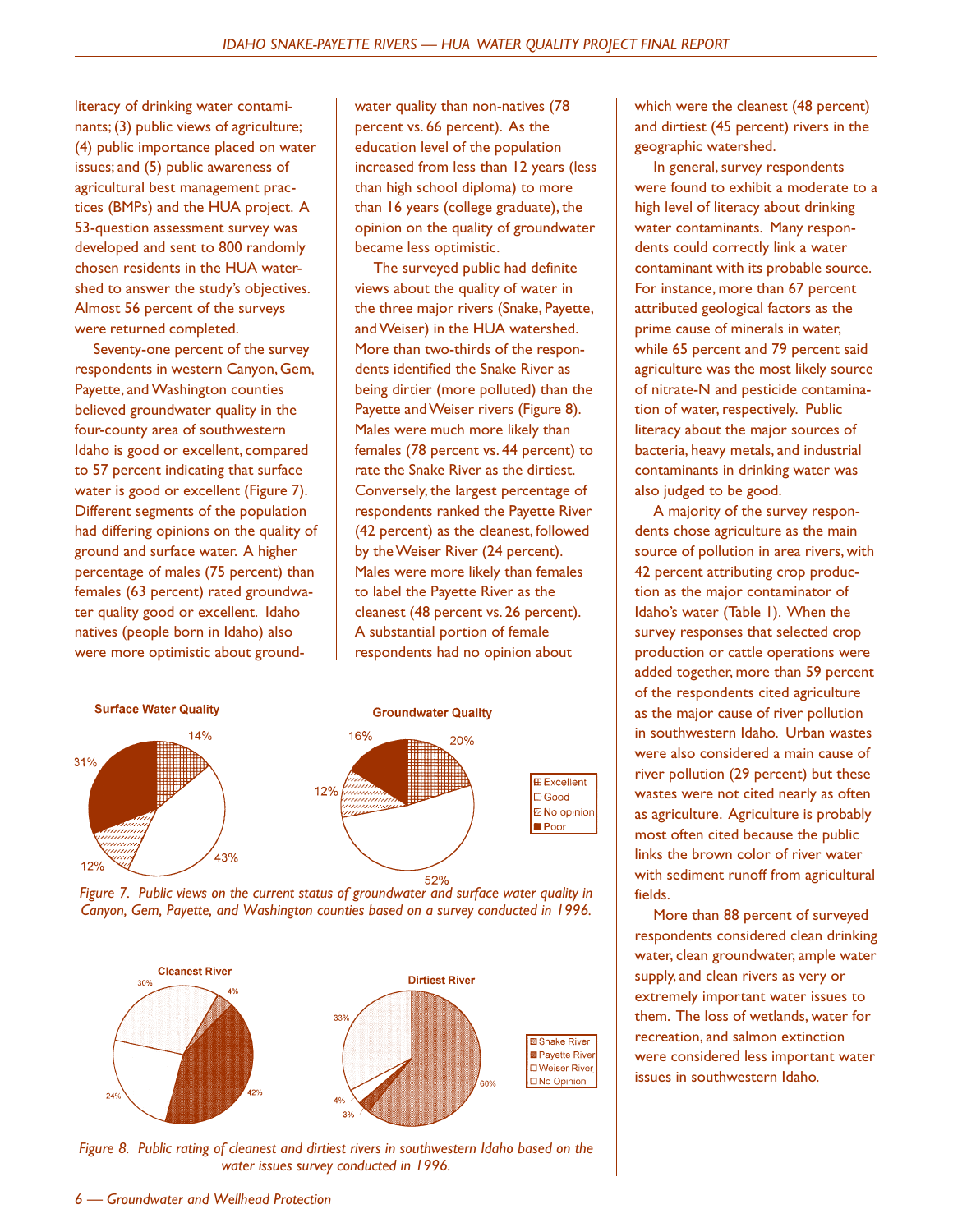The Idaho Snake-Payette Rivers HUA Water Quality Project successfully accelerated the transfer of water management technology and wellhead protection BMP's to local growers to protect both ground and surface water quality. Highlights of the projects's accomplishments inlcude:

- More than 700 private wellhead samples were collected from farmers and rural residents in Canyon, Gem, Payette and Washington counties during the IFB wellhead nitrate sampling program.
- Of the 700 wells sampled in the HUA project area (Canyon, Gem, Payette and Washington counties), 10 percent contained nitrate  $\mathsf{NO}_{\mathsf{3}}\text{-}\mathsf{N}$ levels greater than 10 ppm which is the National Public Health Service drinking water standard. Ninety percent of the wells appeared safe for drinking at this time.
- The incidence of high nitrates in the HUA was four times greater than levels observed in the EPA's national survey for

**SUMMARY**

nitrates in groundwater conducted in 1988, which found that 2.4 percent of rural domestic wells exceed federal health standards.

- More than 16,000 homes in the HUA project area were introduced to the Idaho Home\*A\*Syst Wellhead Assessment Program.
- A substantial number of HUA residents have participated in the Home\*A\*Syst Wellhead Assessment Program. Several have made corrective action plans based on their own assessments completed with materials produced by this program.
- Public meetings, tours of farms, publications, exhibits at fairs and trade shows were educational tools used to increase the awareness and adoption of BMPs to protect surface and groundwater.
- The HUA project office issued a quarterly newsletter called the *Farm Planner* that educated readers about water quality BMPs. Circulation of this

newsletter exceeded 2,500 per issue.

- Seventy-one percent of the residents in western Canyon, Gem, Payette, and Washington counties feel that groundwater quality in the four-county area of southwestern Idaho is good or excellent.
- A majority of the HUA area residents believe that agriculture is the main source of pollution in area rivers; 42 percent attributing crop production as the major contaminator of Idaho's water while another 17 percent link river pollution to cattle.
- The water issues considered most important to the general public in the HUA area are clean drinking water, clean groundwater, ample water supply, and clean rivers.
- More than 62 percent of the HUA residents feel that the HUA project would have either some impact or a great deal of impact on water quality in the watershed.

Even though a primary goal of the HUA project was to educate all citizens within the geographic watershed, almost 70 percent of the surveyed public had never heard of the HUA project. Less than 3 percent had received information directly from the project office, while another 25 percent of the survey respondents indicated that they had read about the project.

The county of residence of the respondent seemed to have an impact on project knowledge. More than 69

#### **Table 1 Public perception of the major source of river pollution in southwestern Idaho based on the 1996 water issues survey.**

| <b>Source of</b><br>contamination | <b>Major cause</b><br>of pollution, % citing |
|-----------------------------------|----------------------------------------------|
| Agriculture/crop production       | 42                                           |
| Agriculture/ cattle operations    | 17                                           |
| <b>Road Erosion</b>               | $\overline{2}$                               |
| <b>Urban Wastes</b>               | 29                                           |
| Wastes from food processing       | $\overline{10}$                              |
| <b>Total</b>                      | 100                                          |